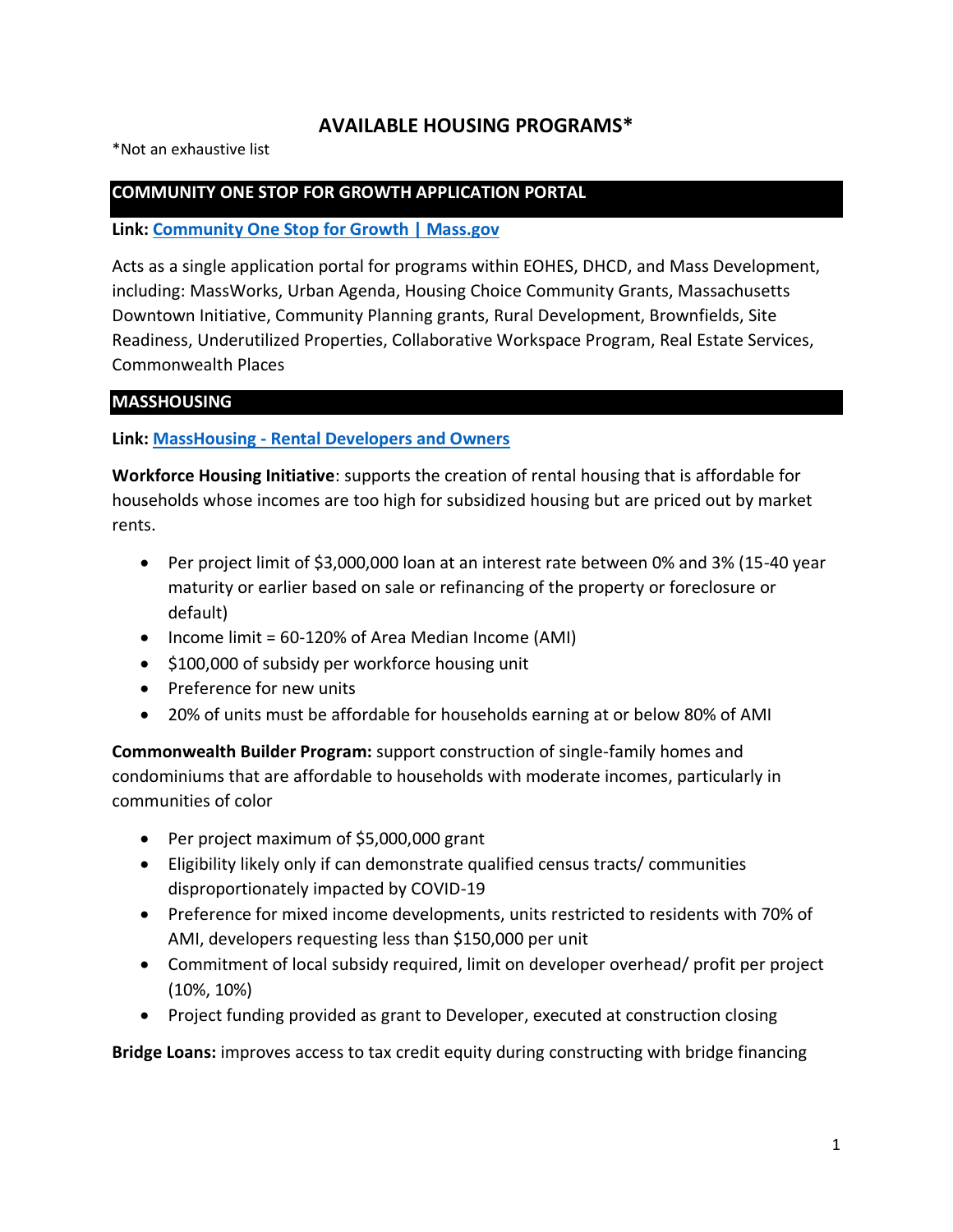- Maximum sum of bridge loan and any MassHousing construction/permanent loan = 90% of total development costs
- Generally funded with minimum tax-exempt bond proceeds necessary to ensure that 50% of the aggregate basis of the development is funded with tax-exempt bond proceeds

**New Construction & Adaptive Reuse:** supports new construction and adaptive reuse proposals

• Can provide taxable or tax-exempt financing and can be construction and permanent lender or can take-out third party construction lender (see PDF for lan details)

**Community Scale Housing Initiative:** joint initiative of MassHousing and DHCD to support small scale projects in municipalities with a population of no more than 200,000

- Per project maximum of \$1,000,000 no or low interest loan due at the end of 50 year loan term
- Total development cost per unit not to exceed \$350,000; must be financially feasible without federal 9%, federal 4%, or state low income housing tax credits or any other state housing resources that have not been previously committed and are not available in this NOFA
- Must have a financial commitment from hose community and have a percentage of units reserved as affordable

**Affordable Housing Trust Fund:** provides funds pre-development activities, modernizes public housing, and development of permanent housing for DMH clients

• Includes deferred payment loans, low- or no- interest loans, down payments and closing cost assistance, credit enhancements, matching funds

# **DHCD**

**Link: [HOME Investment Partnerships Program \(HOME\) | Mass.gov;](https://www.mass.gov/service-details/home-investment-partnerships-program-home) [download \(mass.gov\)](https://www.mass.gov/doc/rst-fy23-guidelines/download)**

**HOME Investment Partnerships Program (HOME):** provides funding to non-profit or for-profit developers for affordable rental housing production and rehabilitation

- Maximum per project is \$1,000,000, structured as loans with 0% interest and 30 year deferred payment term
- \$50,000 to \$75,000 maximum per affordable unit
- Will need to check on updates related to this program

**Rural and Small Town Development Fund:** supports economic development, job creation and housing and climate resilience initiatives in small towns or rural areas of the commonwealth

• Likely range from \$25,000 to \$400,000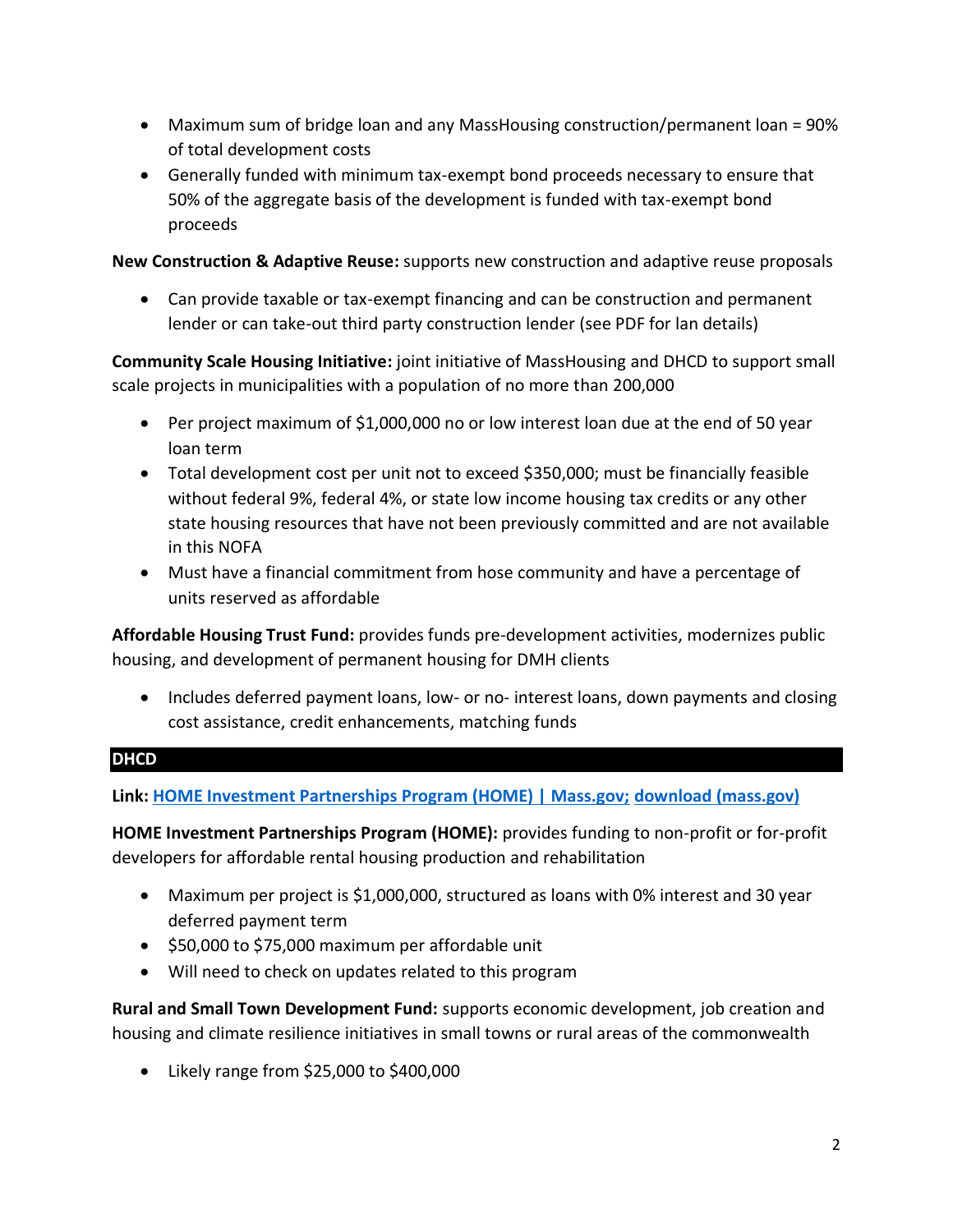- For municipalities with population of 7,000 or less or with population density of less than 500 persons per square mile
- Can be used for capital projects such as construction, modernization, major repair of physical infrastructure, acquisition of property or interests in property, long-lived equipment, feasibility, engineering, or schematic designs for capital projects

## **MASS HOUSING PARTNERSHIP**

# **Link: [MBTA Zoning & Complete Neighborhoods -](https://www.mhp.net/community/complete-neighborhoods-initiative) MHP**

#### **MBTA Zoning Compliance Technical Assistance:**

- Includes training (instructional webinars)
- Community specific technical assistance awards to help draft or amend bylaw/ordinances, drawing district boundaries, and mapping out analysis, community outreach, and preliminary compliance review
- Information clearinghousing to comply with new requirements

## **Complete Neighborhoods Partnership:** supports development of walkable neighborhoods

- 12 communities to receive up to \$150,000 in technical assistance
- 6 selected in 2022 and 6 selected in 2023
- Concentrates technical assistance, resources, and investments to support creation of mobility-rich, mixed-use, mixed-income neighborhoods

**Capital Investment:** in collaboration with DHCD, providing funding to fulfill transit-oriented development needs based on economic development legislation

# **Community Economic Development Assistance Corporation**

**Link: [Housing Programs -](https://cedac.org/housing/) CEDAC**

**Affordable Housing:** provides early-stage capital financing for non-profit, community-based developers building quality affordable housing

- Predevelopment Loans
- Acquisition Loans
- Bridge Loans
- Predevelopment Line of Credit
- Keuhn Planning Grants: up to \$15,000; help non-profit corporations in Massachusetts explore the feasibility at the earliest stages of project development; preference for projects undertaken by small, community-based organizations, as well as mixed-use and/or mixed-income projects incorporating historic preservation, projects serving lowand moderate-income artists, supportive housing for vulnerable families and individuals, and smaller scale projects